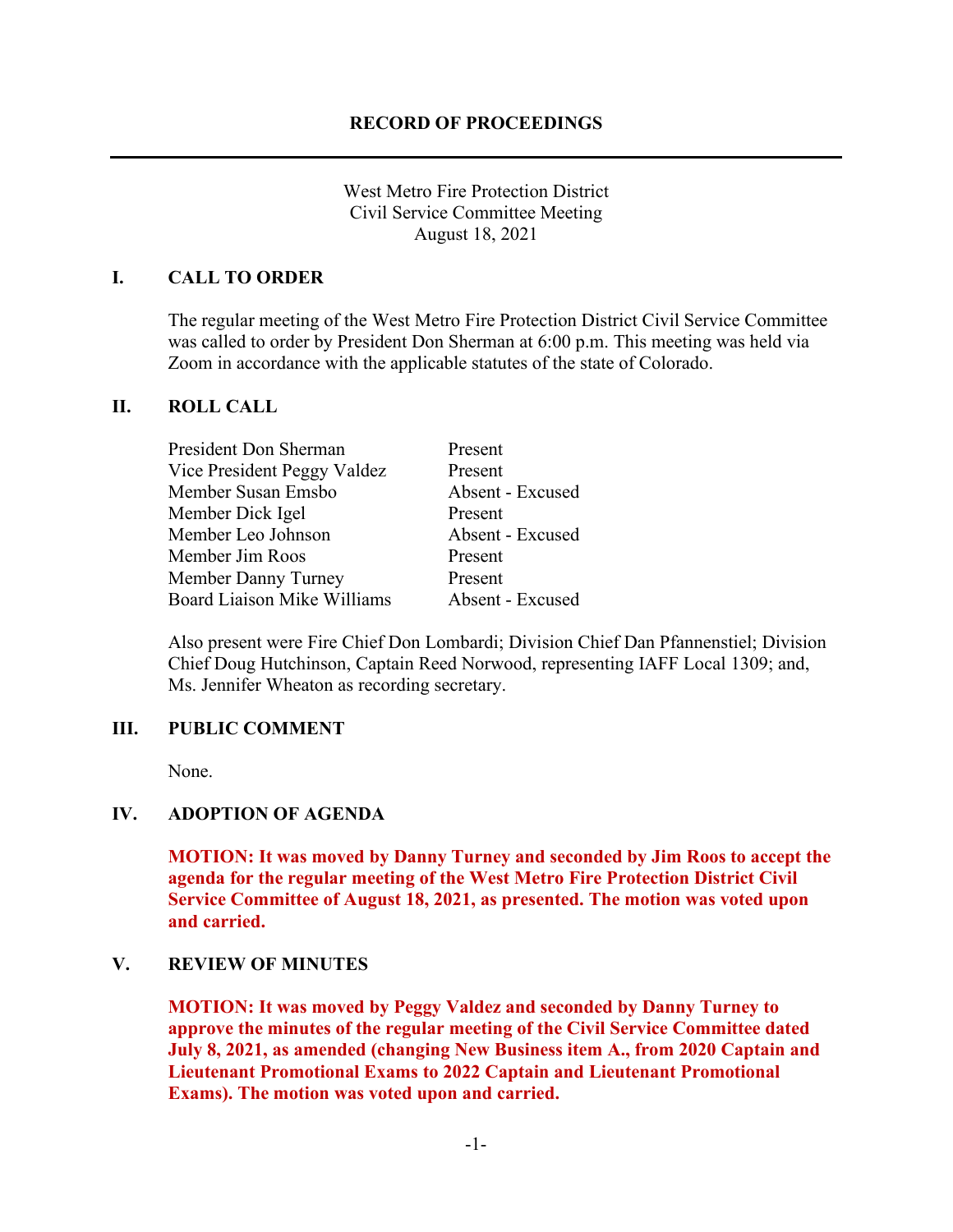#### **VI. REPORT OF THE FIRE CHIEF** – D. Lombardi

Budget makers have submitted the 2022 budgets for initial review by Chiefs Metz and Krapf and Mr. Mulaw. Individual meetings will occur with each budget author in preparation for finalizing the 2022 budget. The 2022 health insurance premiums will not increase, which is a first for West Metro to remain at the same cost for health care coverage as the year prior. Chief Lombardi is keeping an eye on any legislative changes and ballot initiatives regarding property taxes for commercial and residential that may affect the 2022 budget.

The union contract is up for renewal. Negotiations with the board of directors and the Local 1309 will begin soon.

Promotions occurred at last night's board meeting. Appointments for deputy chiefs and division chiefs were handled to replace those positions where retirements and other movement has taken place.

The 2022 Accreditation renewal process kicked off today. This starts a year-long process to prepare for documentation gathering, document preparation, and site visit preparation in advance of a formal hearing before the Commission on Fire Accreditation International  $(CFAI)$  in the  $3<sup>rd</sup>$  quarter 2022. This will be the third time West Metro has gone before the Commission for accreditation approval. Dozens of authors and contributors from every area of West Metro will participate in the renewal process.

The COVID-19 response continues. West Metro personnel are now at 81% vaccinated. A small number of new COVID-19 cases have emerged in the staff with about half of those cases experienced by vaccinated members and the other half experienced by unvaccinated members. In most cases, the symptoms are reported to be mild for those who have been vaccinated. During Chief Lombardi's time at the Fire Rescue International (FRI) conference, other fire chiefs in attendance reported that their fire department vaccination rates were at around 50%. The current policies in place at West Metro seem to be in-line with what is needed for the response to COVID at present, and there are no plans to mandate the vaccine at this time. Chief Lombardi will continue to monitor the circumstance for any needed adjustments to current policies moving forward.

Chief Lombardi informed the Committee that this will be Chief Pfannenstiel's final meeting with the Civil Service Committee before moving into his new role as the deputy chief of operations. Chief Lombardi thanked Chief Pfannenstiel along with the Committee members for raising the standard of professionalism within Training and Civil Service by elevating recruiting, the new hire process, and promotional testing standards. Chief Lombardi expressed that Chief Pfannenstiel exceeded expectations in the role as the division chief of training and has every confidence that Chief Hutchinson will expand on the successes of the CSC and Chief Pfannenstiel to raise the level of professionalism even higher. President Sherman echoed Chief Lombardi's sentiments, thanked Chief Pfannenstiel and wished him well in his new role.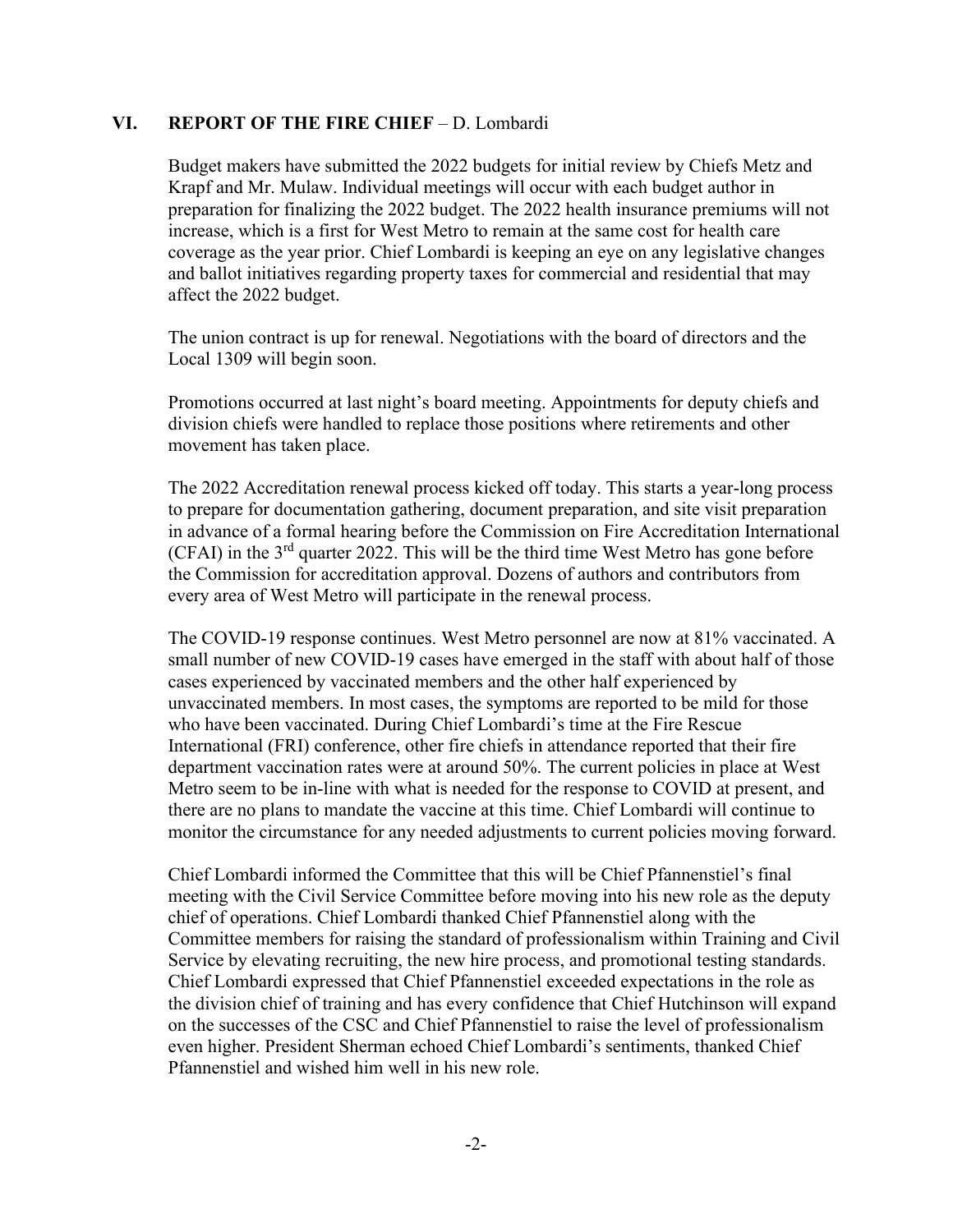#### **VII. REPORT OF THE TRAINING CHIEF** – D. Pfannenstiel

The academy is in the second week of operation. Justin Casida, the recruit who recently completed the Aurora academy which meets the same standards as West Metro, has been taken through a fast-track academy to orient him to the West Metro way of operations. The process has been a success, allowing Firefighter Casida the opportunity to be placed in a line-duty position this week. This strategic decision benefits operational staffing, and reduces overtime costs.

The Red Rocks Community College Fire Science Program begins tomorrow.

The Training Division has wrapped up multi-company drills and hydraulics drills. Afteraction reports and gap training on basement fires will occur later this month, with complex RIT drills in the month of September. Engineer Bartlett will be leading a driver operator aerial program, followed by the driver operator aerial CMCB certification. Finally, preparations for the 2022 annual training plan will begin in October.

# **VIII. REPORT OF LEGAL COUNSEL** – C. Tallerico, Esq.

None.

# **IX. REPORT OF BOARD LIAISON – M. Williams**

None.

# **X. REPORT OF THE UNION** – R. Norwood

The fundraiser golf tournament that occurred back in July was a great success, raising money for the Colorado Professional Firefighters Foundation, assisting firefighters and firefighter families in need.

One West Metro firefighter was injured in a motor vehicle crash recently and is still hospitalized. Captain Norwood asked the Committee to keep him in their thoughts during this difficult time.

The IAFF Colorado Fallen Firefighter Memorial in Colorado Springs, among other IAFF events have been canceled due to concerns over the spread of the delta variant of the coronavirus.

In-person collection efforts for the 2021 MDA Fill the Boot campaign have been canceled. A virtual platform will be used for fundraising this year. Captain Norwood will keep the CSC updated with virtual fundraising information as it becomes available.

# **XI. REPORT OF THE RCS SUBCOMMITTEE** – R. Norwood

All of the new recruits who are currently in the academy have joined the union.

Early discussions have taken place for the 2022 testing process.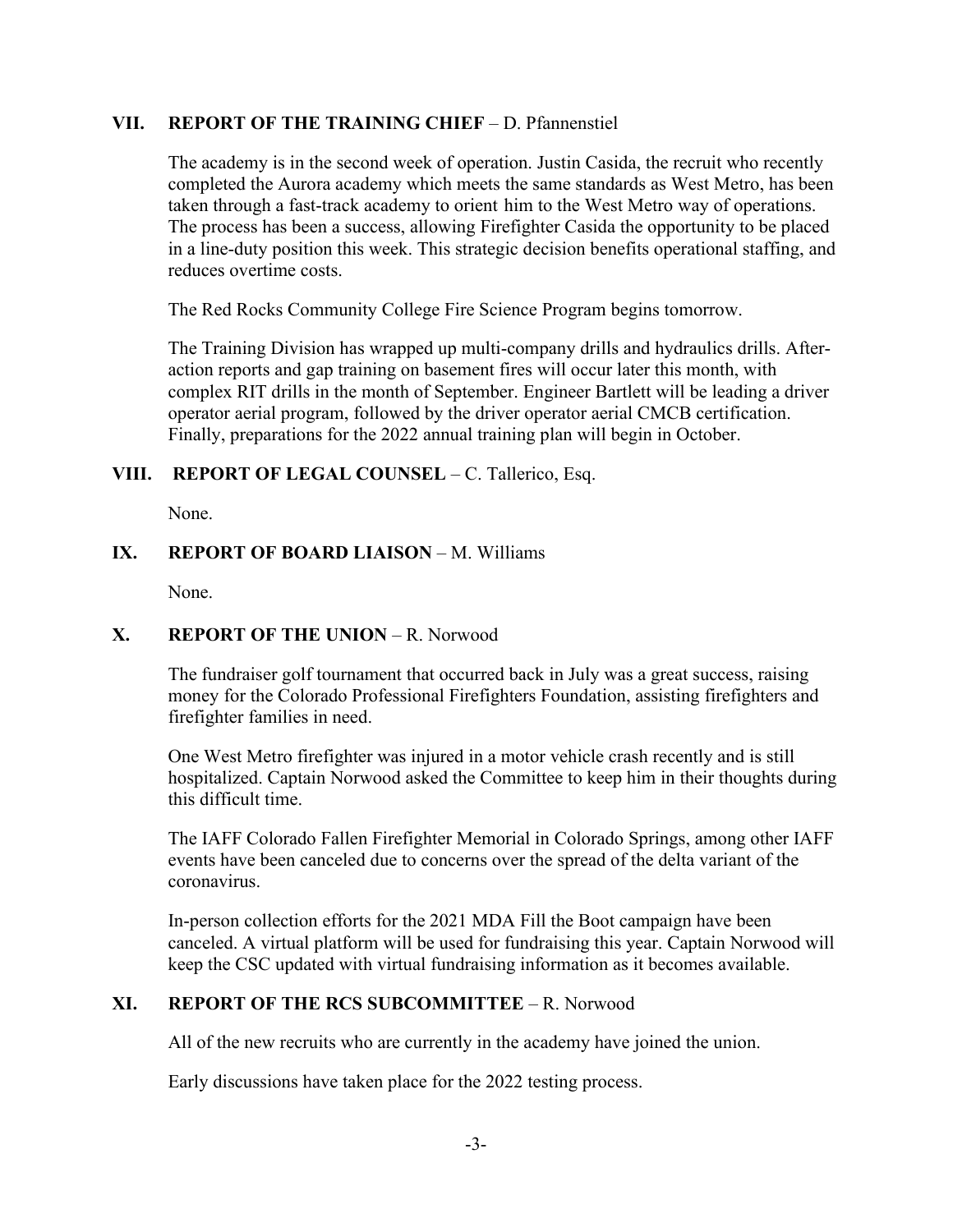#### **XII. FINANCIAL REPORT –** D. Pfannenstiel

A. Budget Review

Chief Pfannenstiel reviewed the 2021 year-to-date budget.

### **XIII. OLD BUSINESS**

- A. 2021 Engineer Promotional Exam
	- 1. Ratify Written Exam Results

**MOTION: It was moved by Danny Turney and seconded by Dick Igel to ratify the August 9, 2021 written exam results of the 2021 Engineer Exam and to post the ratified results on August 18, 2021. The motion was voted upon and carried.**

- B. 2022 Captain and Lieutenant Promotional Exam
	- 1. CPS-HR Proposal

**MOTION: It was moved by Jim Roos and seconded by Danny Turney to award the 2022 Captain and Lieutenant Promotional Exams to CPS-HR. The motion was voted upon and carried.**

#### **XIV. NEW BUSINESS**

None.

# **XV. OTHER MATTERS**

A. Next Meeting

With the continued construction in the West Metro Administration Board Room, the decision was made to hold one final Civil Service Committee meeting via Zoom to allow the final upgrades in the Board Room to be completed.

B. Captain Norwood expressed his appreciation to Chief Pfannenstiel for his contributions to Civil Service, adding that his partnership, thoughtfulness, and purposeful and deliberate approach all stand out as notable qualities that will leave a lasting mark on this area of the organization. Captain Norwood wished Chief Pfannenstiel well in his new role as Deputy Chief of Operations and welcomed Chief Hutchinson to his role as the Division Chief of Training.

# **XVI. EXECUTIVE SESSION**

None.